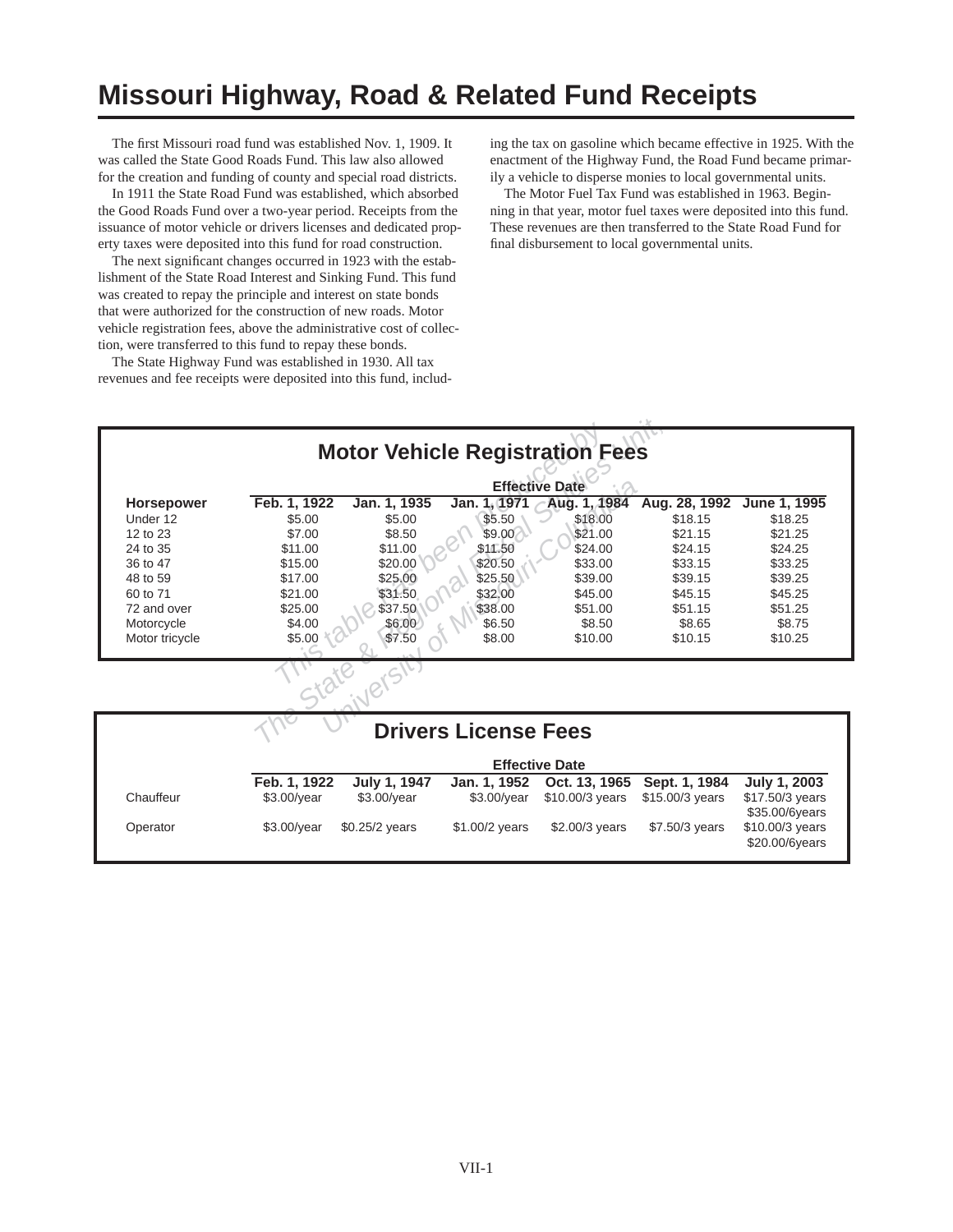|                                                | Sinking Fund | Automobile<br>License <sup>1</sup> | 0       | $\circ$ | $\circ$         | ○       | $\circ$ | ○              | ◠               | ◠       | ⌒       | റ          | ⌒                  | ⌒       | ◠       | ◠       | ◠               |         |         |                     | 000000  |                    |         |         |         |         |        |         | 00000000000000000000000 |                |         |         |        |                                 |         |         |                   |         |         |               |                |         |         |              |         |
|------------------------------------------------|--------------|------------------------------------|---------|---------|-----------------|---------|---------|----------------|-----------------|---------|---------|------------|--------------------|---------|---------|---------|-----------------|---------|---------|---------------------|---------|--------------------|---------|---------|---------|---------|--------|---------|-------------------------|----------------|---------|---------|--------|---------------------------------|---------|---------|-------------------|---------|---------|---------------|----------------|---------|---------|--------------|---------|
|                                                | Other        | Receipts<br>Road                   | 0       | 83      | 25              | 105     | 105     | $\overline{5}$ | $\frac{8}{3}$   |         | F       | 108        | 634                | 2,479   | 11,669  | 8,641   | 14,375          | 19,734  | 19,597  | 9,117               | 2,962   | 11,374             |         |         |         |         |        |         |                         | ⌒              | ⌒       | $\circ$ |        |                                 |         |         |                   |         |         |               |                |         |         | 000000000000 |         |
|                                                | Total        | Road<br>Fund                       | 32      | 139     | 142             | 279     | 341     | 354            | 487             | 471     | 1,406   | 1,833      | 2,745              | 4,984   | 14,998  | 10,273  | 16,342          | 27,985  | 29,468  | 19,282              | 16,501  | $17,413$<br>23,535 |         | 20,123  | 20,121  | 9,889   | 3,135  | 1,032   | 5,136<br>4,230          | 410            | 3,803   | 4,761   | 5,768  | 4,218                           | 2,725   | $\circ$ | 846               | 1,529   | 4,113   | 6,779         | 11,482         | 11,121  | 10,684  | 12,432       | 14,574  |
|                                                | Other        | Receipts<br>Highway                |         | $\circ$ | $\circ$         | $\circ$ | $\circ$ | $\circ$        | $\circ$         | $\circ$ | $\circ$ | $\circ$    | $\circ$            | $\circ$ | $\circ$ | $\circ$ | $\circ$ $\circ$ |         |         | $\circ \circ \circ$ |         | $\circ$            | 665     | 711     | 636     | 688     | 215    | 1,794   | 8,243<br>1,237          | $\overline{7}$ | 1,126   | 106     | 1,642  | $\frac{8}{3}$                   | 251     | 99      | 200               | 125     | 245     | 125           | 124            | 157     | 171     | 849          | 2,141   |
| Missouri Highway, Road & Related Fund Receipts | Economic     | Development<br>Receipts            |         |         |                 |         |         |                |                 |         | ⌒       |            |                    |         |         |         |                 |         |         |                     |         |                    |         |         |         |         |        | $\circ$ | O<br>O                  | $\circ$        | $\circ$ | ◠       |        |                                 |         |         |                   | ○       | ◠       | ○             | ⊂              | っ       | ○       | $\circ$      | ⊂       |
|                                                | Bus &        | <b>Truck</b><br>Fees               | 0       |         | ○               | ○       | $\circ$ |                | $\circ$         |         | ○       | ○          | $\circ$            | ○       | ○       | ○       | ○               | っ       | っ       | $\circ$             | $\circ$ | 42                 | 57      | 43      | 93      | 203     | 326    | 450     | 551<br>521              | 491            | 794     | 865     | 959    | 846                             | 954     | 602     | 519               | 693     | 641     | 711           | 794            | 922     | 1,147   | 1,071        | 418     |
|                                                | Highway      | Fees<br>User                       | 0       | $\circ$ | $\circ$         | $\circ$ | $\circ$ |                |                 | $\circ$ | $\circ$ | $\circ$    | O                  | $\circ$ | $\circ$ | O       | 0               | $\circ$ | $\circ$ | $\circ$             | $\circ$ | $\circ$            | $\circ$ | $\circ$ |         |         |        | ○       | $\circ$<br>$\circ$      | $\circ$        |         |         |        | $\circ$                         | $\circ$ | $\circ$ | $\circ$           | $\circ$ | $\circ$ | 143           | 198            | 240     | 267     | 341          | 536     |
|                                                | Highway      | Use<br>TaX                         | 0       | $\circ$ | $\circ$         | $\circ$ | $\circ$ | $\circ$        | $\circ$         |         | $\circ$ | $\epsilon$ | $\frac{1}{\sigma}$ | $\circ$ | $\circ$ | $\circ$ | $\circ$         | $\circ$ | 0       | $\circ$             | $\circ$ | $\circ$            | $\circ$ | $\circ$ | $\circ$ | ○       | ○      | ○       | $\circ$<br>$\circ$      | $\circ$        | $\circ$ | $\circ$ |        | $\circ \circ \circ \circ \circ$ |         |         |                   | $\circ$ | $\circ$ | $\circ$       | 479            | 339     | $\circ$ | 138          | 669     |
|                                                | <b>Motor</b> | Taxes<br>Fuel                      | 0       | $\circ$ | $\circ$         | $\circ$ | $\circ$ | $\circ$        | $\circ$         | $\circ$ | っ       | っ          | $\circ$            | $\circ$ | $\circ$ | $\circ$ | $\circ$         | 4,234   | 6,007   | 6,353               | 6,784   | 3,178              | 8,789   | 9,501   | 9,198   | 9,288   | 9,799  | 0,036   | 1,686<br>1,360          | 2,068          | 2,764   | 3,904   | 5,261  | 3,497                           | 0,822   | 9,848   | 5,204             | 3,102   | 6,981   | 8,014         | 9,123          | 21,360  | 23,441  | 24,445       | 5,989   |
|                                                |              | Operator's<br>License              | $\circ$ | $\circ$ | $\circ$         | $\circ$ | $\circ$ | $\circ$        | $\circ$ $\circ$ |         | $\circ$ | $\circ$    | $\circ$            | $\circ$ | $\circ$ | $_{68}$ | $\overline{70}$ | $_{83}$ | 89      | $\overline{5}$      | 86      | $\circ$            | $\circ$ | $\circ$ | $\circ$ | $\circ$ |        | $\circ$ | $\circ$<br>229          | $\mathcal{Q}$  | 201     | 115     | 183    | 56688                           |         |         |                   | 178     | 136     | $\frac{4}{3}$ | $\overline{r}$ | 54      | 86      | 56           | $\circ$ |
|                                                | Motor        | License<br>Vehicle                 | 32      | 56      | $\frac{17}{11}$ | 174     | 236     | 323            | 439             | 454     | 1,395   | 1,725      | 2,111              | 2,505   | 3,329   | 1,564   | 1,897           | 3,934   | 3,775   | 3,721               | 6,669   | 2,819              | 10,049  | 10,074  | 9,824   | 9,343   | 7,372  | 8,309   | 9,027                   | 9,401<br>9,390 | 10,013  | 10,630  | 11,490 | 10,525                          | 10,161  | 10,094  | 5,673             | 14,024  | 15,081  | 14,312        | 15,271         | 16,050  | 19,432  | 18,891       | 21,679  |
|                                                | Total        | Highway<br>Fund                    | 0       |         | $\circ$         | ○       | $\circ$ | $\circ$        | $\circ$         | $\circ$ | $\circ$ | $\circ$    | $\circ$            | $\circ$ | $\circ$ | $\circ$ | $\circ$         | $\circ$ | $\circ$ | $\circ$             | $\circ$ | $\circ$            | 19,560  | 20,329  | 19,751  | 19,522  | 17,712 | 20,589  | 23,074<br>29,181        | 22,087         | 24,898  | 25,620  | 29,535 | 25,101                          | 22,314  | 20,769  | 11,634            | 28,122  | 33,084  | 33,346        | 36,060         | 39,122  | 44,544  | 45,791       | 61,432  |
|                                                |              | Fiscal<br>Year                     | 1910    | 1911    | 1912            | 1913    | 1914    | 1915           | 1916            | 1917    | 1918    | 1919       | 1920               | 1921    | 1922    | 1923    | 1924            | 1925    | 1926    | 1927                | 1928    | 1929               | 1930    | 1931    | 1932    | 1933    | 1934   | 1935    | 1936<br>1937            | 1938           | 1939    | 1940    | 1941   | 1942                            | 1943    | 1944    | 1945 <sup>2</sup> | 1945-46 | 1946-47 | 1947-48       | 1948-49        | 1949-50 | 1950-51 | 1951-52      | 1952-53 |

Г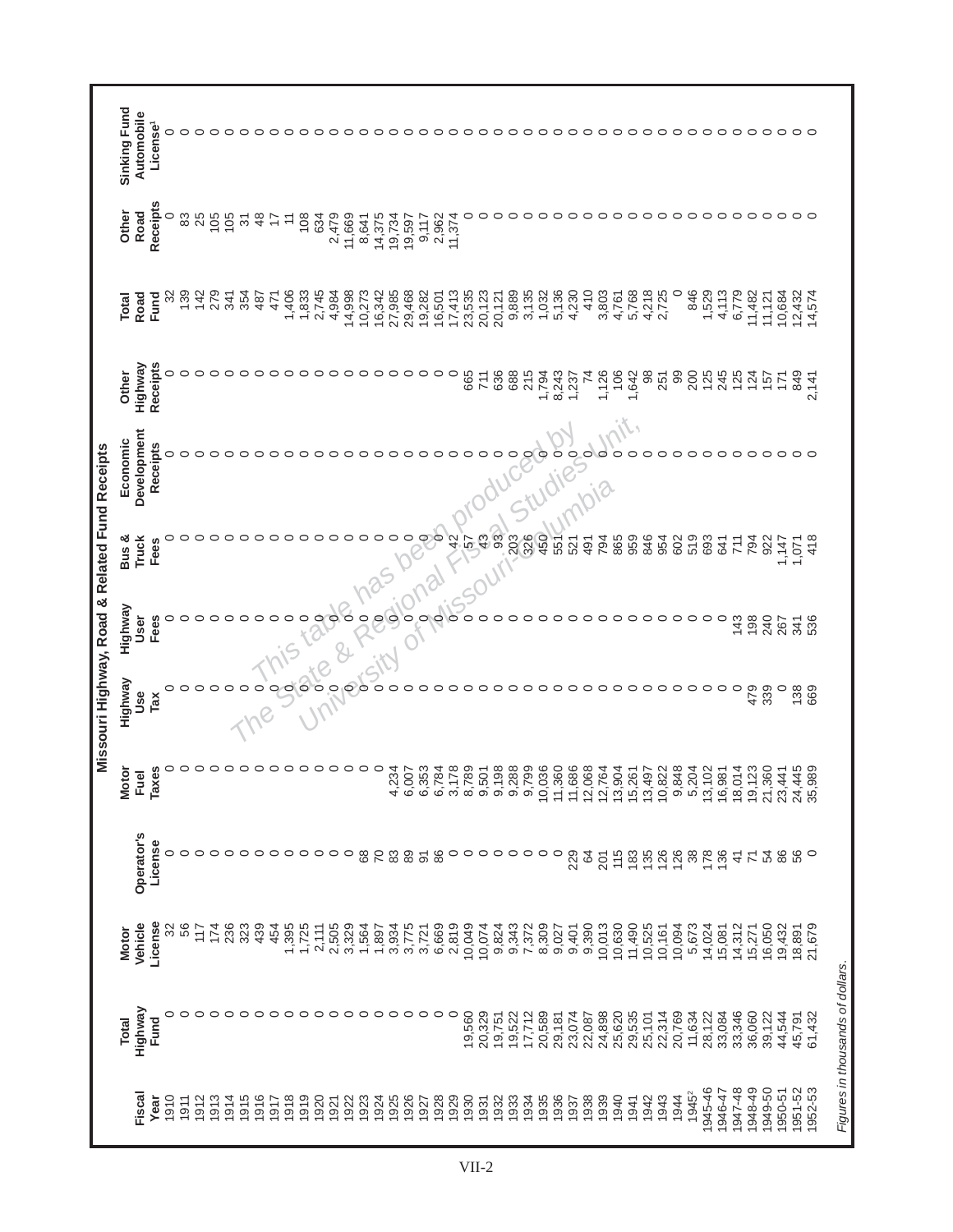|                                                            | <b>Motor</b> | Fuel         | Fund <sup>1</sup> | c       | $\circ$ | $\circ$ |                                 | ○       | ○       | ○       | ○                | 8,074   | 88,481   | 91,692         | 94,258  | 102,323 | 104,672       | 108,119 | 115,378 | 121,883                 | 127,380 | 135,918 | 188,933 | 198,514 | 199,010 | 205,109 | 213,490 | 217,113                             | 224,124 | 225,525 | 233,061 | 231,534 | 254,288 | 280,681       | 332,083 | 371,496 | 379,907 | 518,835 | 536,621 | 555,478 | 549,521 | 575,453 | 646,069 | 699,213 | 699,213            | 815,943 | 903,501 |
|------------------------------------------------------------|--------------|--------------|-------------------|---------|---------|---------|---------------------------------|---------|---------|---------|------------------|---------|----------|----------------|---------|---------|---------------|---------|---------|-------------------------|---------|---------|---------|---------|---------|---------|---------|-------------------------------------|---------|---------|---------|---------|---------|---------------|---------|---------|---------|---------|---------|---------|---------|---------|---------|---------|--------------------|---------|---------|
|                                                            | Other        | Road         | Receipts          | 0       | $\circ$ | $\circ$ | $\circ$                         | $\circ$ | $\circ$ | $\circ$ | $\circ$          | $\circ$ | $\circ$  | $\circ$        | $\circ$ | $\circ$ | $\circ$       | $\circ$ | $\circ$ | $\circ$                 |         |         |         |         |         |         |         |                                     |         |         |         |         |         |               |         |         |         |         |         |         |         |         |         |         |                    |         |         |
|                                                            | Total        | Road         | Fund              | 17,706  | 16,712  | 32,836  | 28,363                          | 57,798  | 81,013  | 76,096  | 61,575           | 73,912  | 85,611   | 93,856         | 114,610 | 130,578 | 101,208       | 86,756  | 81,925  | 115,474                 | 108,030 | 103,646 | 133,846 | 115,171 | 127,848 | 155,954 | 158,225 | 142,746                             | 209,366 | 248,464 | 243,856 | 198,771 | 206,260 | 243,927       | 314,073 | 342,564 | 316,590 | 274,758 | 262,321 | 274,137 | 318,673 | 335,300 | 386,636 | 450,734 | 497,797            | 413,915 | 439,586 |
|                                                            | Other        | Highway      | Receipts          | 1,239   | 753     | 2,628   | 6,653                           | 4,257   | 5,716   | 2,935   | 1,781            | 3,212   | 3,578    | 5,225<br>5,124 |         | 92      | $\frac{4}{4}$ | 54      | 1,193   | 1,638                   | 1,721   | 1,590   | 1,936   | 1,910   | 1,728   | 1,945   | 2,059   | 2,101                               | 2,072   | 2,016   | 2,104   | 2,085   | 2,459   | 2,426         | 5,905   | 2,333   | 2,584   | 2,411   | 2,443   | 2,579   | 2,544   | 2,534   | 2,479   | 2,612   | 3,261              | 2,962   | 3,349   |
| Missouri Highway, Road & Related Fund Receipts (continued) | Economic     | Development  | Receipts          | 0       | $\circ$ | $\circ$ | $\circ$                         | $\circ$ | ○       | っ       | $\circ$          | $\circ$ | $\circ$  | $\circ$        | $\circ$ | $\circ$ | ○             |         | $\circ$ | $\circ$                 | $\circ$ | $\circ$ | $\circ$ | $\circ$ |         |         | $\circ$ | ○                                   | $\circ$ |         | $\circ$ | $\circ$ | $\circ$ | $\circ \circ$ |         | 3,654   | 3,966   | 4,177   | 2,253   | 1,960   | 1,928   | 2,149   | 2,592   | 1,918   | 3,259              | 2,919   | 2,703   |
|                                                            | Bus &        | <b>Truck</b> | Fees              | 329     | 371     | 481     | 522                             | 521     | 514     | 543     | 507              | 483     | 523      | 587            | 651     | 767     | 814           | 857     | 996     | 1,047<br>S              | 1,097   | 1,375   | 1,202   | 1,539   | 1,500   | 1,585   |         | 1,596<br>1,806                      | 2,023   | 2,608   | 2,676   | 3,003   | 2,759   | 3,094         | 145     | 0       | $\circ$ | $\circ$ | $\circ$ | $\circ$ | $\circ$ | $\circ$ | $\circ$ | $\circ$ | $\circ$            | $\circ$ |         |
|                                                            | Highway      | User         | Fees              | 616     | 742     | 878     | 1,026                           | 1,183   | 1,485   | 1,809   | 2,085            | 2,725   | ∞        | $\overline{1}$ | 0       | 0       | P             | $\circ$ |         | $\overline{\mathsf{C}}$ |         | polo    |         | $\circ$ | $\circ$ | ္တ      | $\circ$ |                                     |         |         |         |         |         |               |         |         |         | $\circ$ | $\circ$ | $\circ$ | $\circ$ | $\circ$ | $\circ$ | $\circ$ | ○                  | $\circ$ |         |
|                                                            | Highway      | Use          | Tax               | 778     | 752     | 858     | 1,032                           | 879     | 819     | 820     | 866              | 1,569   | 2,347    | 3,115          | 3,060   | 3,598   | 3,610         | 3,947   | 5,176   | 5,554                   | 5,510   | 6,902   | 8,292   | 9,149   | 9,438   |         |         | $11, 105$<br>$12, 711$<br>$15, 113$ | 17,103  | 15,698  | 16,284  | 16,380  | 18,683  | 21,948        | 24,040  | 23,299  | 22,870  | 23,637  | 24,371  | 24,714  | 23,605  | 24,573  | 25,958  | 28,311  | 30,621             | 32,266  | 35,037  |
|                                                            | <b>Motor</b> | Fuel         | <b>Taxes</b>      | 40,501  | 42,154  | 43,195  | 44,526                          | 45,216  | 46,217  | 48,551  | 49,076           | 59,889  | $\infty$ | $\overline{c}$ | $\circ$ | ○       |               |         | ○       | っ                       | $\circ$ | $\circ$ | $\circ$ | ○       | $\circ$ | $\circ$ | $\circ$ | $\circ$                             |         |         |         |         |         |               |         |         |         |         |         |         |         |         |         |         | 000000000000000000 |         |         |
|                                                            |              | Operator's   | License           | $\circ$ | $\circ$ | $\circ$ | $\circ \circ \circ \circ \circ$ |         |         |         | 599              | 1,524   | 1,411    | 1,263          | 1,622   | 2,803   | 2,260         | 2,126   | 3,292   | 3,021                   | 2,918   | 3,669   | 4,530   | 4,816   | 4,970   | 4,205   | 4,162   | 4,678                               | 4,460   | 4,456   | 4,862   | 4,565   | 4,567   | 5,670         | 7,032   | 5,268   | 5,092   | 4,402   | 4,933   | 6,035   | 5,287   | 6,151   | 5,276   | 5,577   | 6,234              | 6,167   | 6,152   |
|                                                            | <b>Motor</b> | Vehicle      | License           | 28,050  | 27,123  | 31,379  | 32,430                          | 34,978  | 36,049  | 37,323  | 40,119           | 41,119  | 43,680   | 46,875         | 46,143  | 55,811  | 56,362        | 59,490  | 66,639  | 70,155                  | 69,651  | 76,731  | 83,830  | 91,287  | 87,564  | 91,815  | 94,881  | 100,120                             | 104,105 | 105,221 | 105,058 | 106,183 | 105,281 | 114,654       | 118,452 | 110,988 | 111,620 | 115,001 | 114,686 | 116,335 | 113,669 | 117,249 | 121,289 | 122,448 | 127,419            | 131,065 | 132,571 |
|                                                            | <b>Total</b> | Highway      | Fund              | 71,513  | 71,895  | 79,419  | 86,189                          | 87,034  | 90,800  |         | 91,981<br>95,033 | 110,521 | 51,555   | 57,096         | 56,600  | 63,071  | 63,090        | 66,474  | 77,296  | 81,415                  | 80,897  | 90,267  | 99,790  | 108,701 | 105,200 | 110,475 | 115,145 | 123,595                             | 129,550 | 129,783 | 130,808 | 132,092 | 133,674 | 147,706       | 155,504 | 145,542 | 146,132 | 149,628 | 148,686 | 151,623 | 147,033 | 152,656 | 157,594 | 160,866 | 170,796            | 175,378 | 179,812 |
|                                                            |              | Fiscal       | Year              | 1953-54 | 1994-55 | 1955-56 | 1956-57                         | 1957-58 | 1958-59 | 1959-60 | 1960-61          | 1961-62 | 1962-63  | 1963-64        | 1964-65 | 1965-66 | 1966-67       | 1967-68 | 1968-69 | 1969-70                 | 1970-71 | 1971-72 | 1972-73 | 1973-74 | 1974-75 | 1975-76 | 1976-77 | 1977-78                             | 1978-79 | 1979-80 | 1980-81 | 1981-82 | 1982-83 | 1983-84       | 1984-85 | 1985-86 | 1986-87 | 1987-88 | 1988-89 | 1989-90 | 1990-91 | 1991-92 | 1992-93 | 1993-94 | 1994-95            | 1995-96 | 1996-97 |